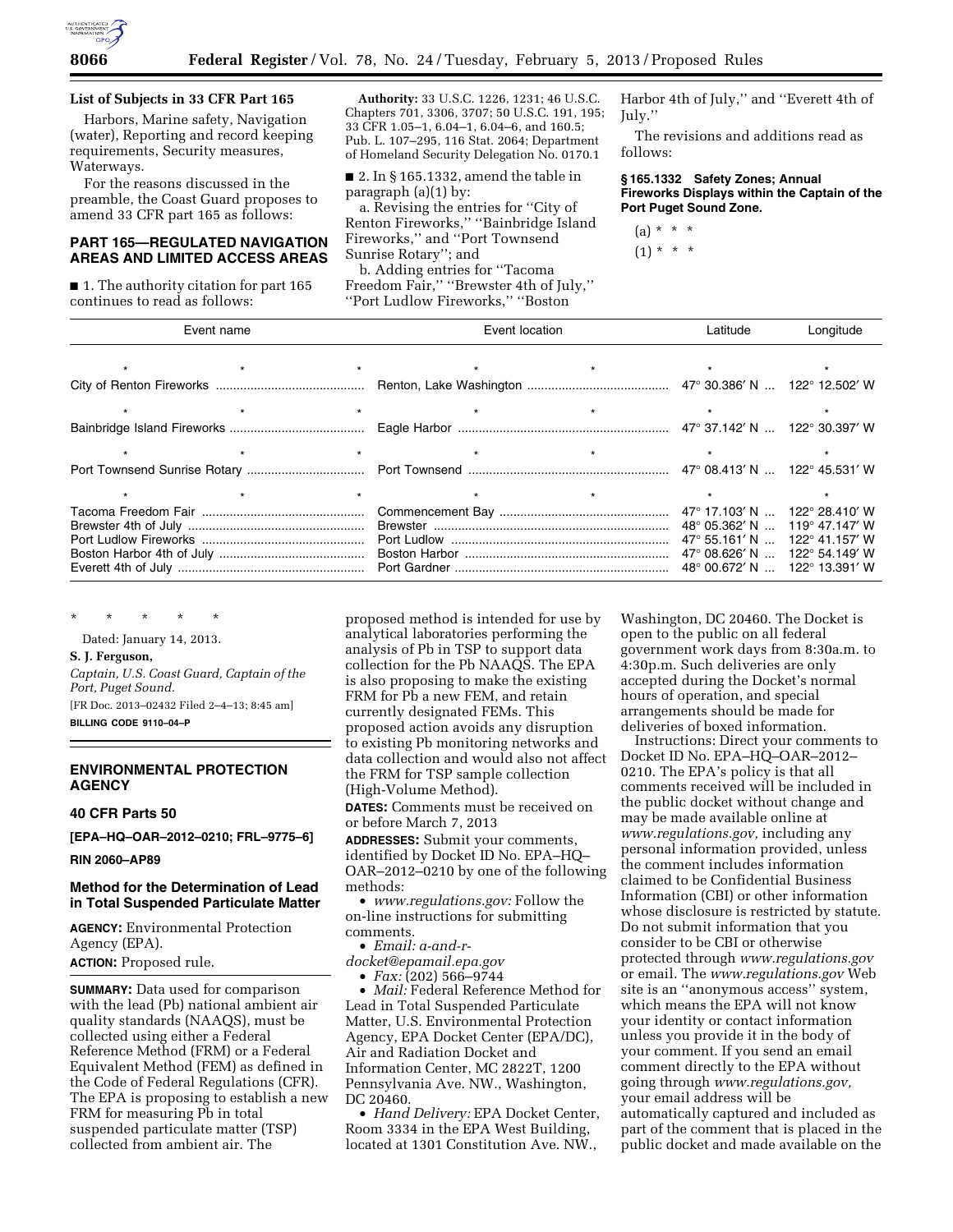Internet. If you submit an electronic comment, the EPA recommends that you include your name and other contact information in the body of your comment and with any disk or CD–ROM you submit. If the EPA cannot read your comment due to technical difficulties and cannot contact you for clarification, the EPA may not be able to consider your comment. Electronic files should avoid the use of special characters, any form of encryption, and be free of any defects or viruses. For additional information about the EPA's public docket, visit the EPA Docket Center homepage at *[http://www.epa.gov/](http://www.epa.gov/epahome/dockets.htm) [epahome/dockets.htm](http://www.epa.gov/epahome/dockets.htm)*. All documents in the docket are listed in the *[http://](http://www.regulations.gov)  [www.regulations.gov](http://www.regulations.gov)* index. Although listed in the index, some information is not publicly available, e.g., CBI or other information whose disclosure is restricted by statute. Certain other material, such as copyrighted material, is not placed on the Internet and will be publicly available only in hard copy form. Publicly available docket materials are available either electronically at *[www.regulations.gov](http://www.regulations.gov)* or in hard copy at the Air Docket, EPA/DC, EPA West, Room 3334, 1301 Constitution Avenue NW., Washington, DC. The Docket Facility and the Public Reading Room are open from 8:30 a.m. to 4:30 p.m., Monday through Friday, excluding legal holidays. The telephone number for the Public Reading Room is (202) 566–1744, and the telephone number for the Air Docket is (202) 566– 1742.

## **FOR FURTHER INFORMATION CONTACT:** Ms.

Joann Rice, Office of Air Quality Planning and Standards, Air Quality Assessment Division, Ambient Air Monitoring Group (C304–06), U.S. Environmental Protection Agency, Research Triangle Park, North Carolina 27711; telephone number: (919) 541– 3372; fax number: (919) 541–1903; email address: *[rice.joann@epa.gov](mailto:rice.joann@epa.gov)*.

## **SUPPLEMENTARY INFORMATION:**

## **Table of Contents**

#### I. Background

- A. Purpose of the New Reference Method B. Rationale for Selection of the New
- Reference Method II. Summary of Method
- III. Statutory and Executive Order Reviews
- A. Executive Order 12866: Regulatory Planning and Review and Executive Order 13563: Improving Regulation and
- Regulatory Review B. Paperwork Reduction Act
- C. Regulatory Flexibility Act
- D. Unfunded Mandates Reform Act
- E. Executive Order 13132: Federalism
- F. Executive Order 13175: Consultation and Coordination With Indian Tribal Governments
- G. Executive Order 13045: Protection of Children from Environmental Health and Safety Risks
- H. Executive Order 13211: Actions Concerning Regulations That Significantly Affect Energy Supply, Distribution, or Use
- I. National Technology Transfer and Advancement Act
- J. Executive Order 12898: Federal Actions to Address Environmental Justice in Minority Populations and Low-Income Populations

#### **I. Background**

#### *A. Purpose of the New Reference Method*

On November 12, 2008, the EPA substantially strengthened the National Ambient Air Quality Standard for Lead (73 FR 66964). The EPA revised the level of the primary (health-based) standard from 1.5 micrograms per cubic meter ( $\mu$ g/m<sup>3</sup>) of Pb to 0.15  $\mu$ g/m<sup>3</sup> of Pb measured in TSP and revised the secondary (welfare-based) standard to be identical in all respects to the primary standard. The current Pb in TSP FRM is based on Flame Atomic Absorption Spectroscopy (FAAS) as specified in 40 CFR part 50, Appendix G. The FRM in Appendix G was originally promulgated in 1978 when FAAS was widely used and considered the best available method to support Pb NAAQS data collection at a level of 1.5  $\mu$ g/m<sup>3</sup>. A new Pb in TSP FRM is needed to: (1) Take advantage of improved extraction methods that are now available with improved precision, sample throughput, and extraction efficiency; (2) address advances in measurement technology that have occurred since promulgation of the original FRM; and (3) address the improved measurement sensitivity (detection limits) needed in response to the tightened Pb NAAQS.

The reference method for Pb in TSP includes two parts, the analysis method for Pb in TSP as specified in Appendix G and the reference method for highvolume sampling of TSP as specified in 40 CFR 50, Appendix B. The proposed FRM will become a replacement for the analytical method in Appendix G. The EPA is proposing a new FRM for the analysis of Pb in TSP based on Inductively Coupled Plasma Mass Spectrometry (ICP–MS). The FRM would serve as the definitive method for routinely analyzing Pb for comparison to the NAAQS and also serve as the standard of comparison for determining equivalence of candidate FEMs. The method is proposed as a new Appendix G to 40 CFR part 50. The FRM that was promulgated in 1978 as Appendix G would become an approved FEM and the currently designated FEMs would be retained. The EPA believes this is appropriate because the new FRM is based on two methods that were tested and approved as FEMs (EQL–0510–191 and EQL–0710–192) to ensure comparability with the existing FRM. The proposed approach permits continued use of the old FRM (as an FEM) and the existing FEMs. This avoids any disruption to state and local air monitoring agencies using these methods for Pb monitoring. The reference method for high volume sampling of TSP will continue to be performed in accordance with the FRM described in Appendix B, and, therefore, is not included as part of this proposed FRM.

With the much tightened NAAQS in 2008 and the need for increased measurement sensitivity, an improved measurement technology has become available to better meet the needs of the current NAAQS. The FAAS FRM is less frequently used in the Pb ambient monitoring network (about 10 percent of the sites reported Pb in TSP data to the EPA's Air Quality System in 2012 using the FRM) and ICP-based methods have increased in popularity. The FAAS method is mainly used as the reference method for testing and designation of candidate FEMs for Pb in accordance with 40 CFR 53.33. With the lowered Pb concentration testing range in Part 53 and new requirement for a Method Detection Limit (MDL) of  $0.0075 \text{ µg/m}^3$ (described below), the FAAS method sensitivity and availability of laboratories with FAAS capability have created some challenges for comparability testing of new FEMs.

In 2008, the EPA also revised the performance-based requirements for Pb FEMs in Part 53. The performance requirements were revised to be consistent with the revised Pb NAAQS level. Specifically, the Pb concentration range at which the FEM comparability testing is conducted was lowered to a range of 0.045 to 0.375  $\mu$ g/m<sup>3</sup> and the requirement for a minimum method detection limit was established at  $0.0075 \,\mathrm{\mu g/m^3}$ . The detection limit of the proposed FRM is more than adequate to meet the reduced testing range and detection limit requirements. The proposed FRM's average detection limit for Pb-spiked filters is estimated at 0.00009  $\mu$ g/m<sup>3</sup>, which is well below the requirement of  $0.0075 \mu g/m^3$ .

#### *B. Rationale for Selection of the New Reference Method*

The proposed FRM is based on two recently approved FEMs for extracting Pb from glass fiber filters for subsequent analysis by ICP–MS: (1) Method EQL– 0510–191 which uses a heated (80  $\pm$  5 $^{\circ}$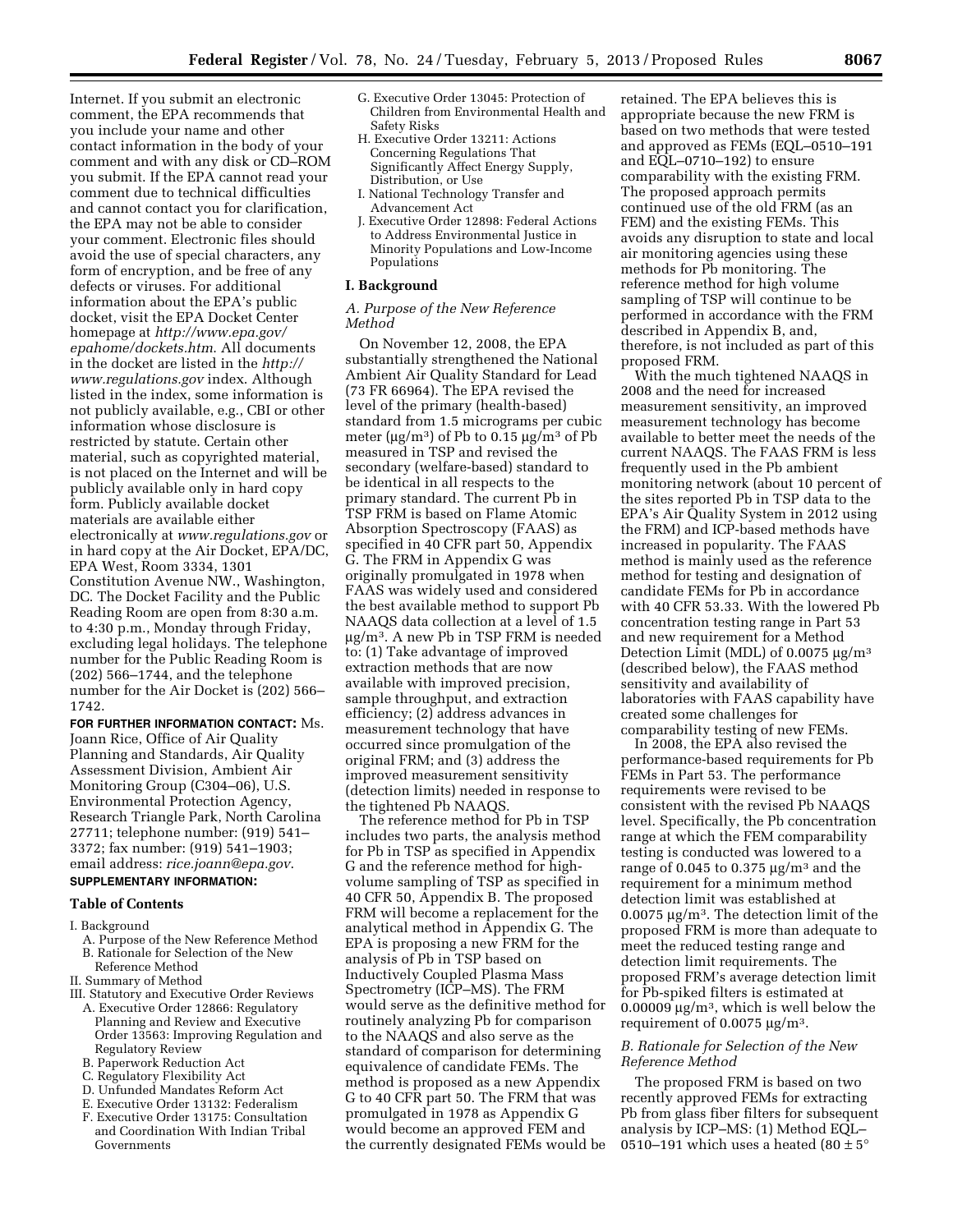C) ultrasonic water bath with 1.03M nitric (HNO3)/2.23M hydrochloric (HCl) acids, and (2) Method EQL–0710–192 which uses a heated (95  $\pm$  5 $\degree$  C) graphite block (hot block) with 3.5 percent volume/volume  $(v/v)$  HNO<sub>3</sub>. In selecting the proposed methodology, the EPA's primary considerations were: methods that have already been tested and approved against the FAAS FRM (current Appendix G); use of equipment that is commonly used; a method that is practical (use of a single vessel for the entire extraction process and storage); and a method with improved sensitivity and throughput to increase efficiency and cost effectiveness over the current FRM. ICP–MS was chosen as the analytical technique because it has much improved sensitivity, selectivity, linear range, and is much more readily available than FAAS in laboratories today.

The proposed FRM uses methods from two existing FEMs that have been proven comparable to FAAS and, therefore, retains consistency with the legacy FRM (Rice 2013). The proposed FRM is only intended for the analysis of Pb in TSP and allows for the use of glass fiber, quartz, or Teflon<sup>®</sup> filters.  $HNO<sub>3</sub>$ alone is sufficient for the extraction of Pb; however, the ultrasonic extraction method includes HCl to allow monitoring agencies some flexibility for future needs that may include the extraction of other metals. HCl is needed to aid the extraction of other metals that are not easily brought into solution with  $HNO<sub>3</sub>$  alone. The proposed FRM was evaluated for the extraction of Pb only. If the proposed FRM is used for metals other than Pb, the user must evaluate the FRM's applicability before use. The heated block extraction method uses only HNO3 and must also be evaluated by the user before use to extract metals other than Pb.

The approach and key specifications of the method were submitted for peer review to the Clean Air Scientific Advisory Committee (CASAC) Ambient Air Monitoring and Methods Subcommittee. Public meetings were held to discuss the method and related monitoring issues on September 15, 2010. Comments on the proposed method and approach were provided in writing in a letter dated November 30, 2010 (EPA–CASAC–11–002),1

forwarded by CASAC to the Administrator.

The CASAC was supportive of the ICP–MS analytical method and found the approach to be appropriate with superior sensitivity and specificity for Pb. The CASAC recommended a strategy, using a performance-based FRM, to provide flexibility for use of non-FRM or FEM measurement methods and recommended that a third extraction method (microwave) be added to the FRM for its greater sample throughput and potential for reduced sample-to-sample variability. The CASAC viewed the comprehensiveness of the FRM test plan to be appropriate, and recommended that the EPA consider separating the extraction methods from the analytical methods so that any of the proposed FRM extraction methods can be used with any of the proposed FRM analytical measurement methods.

The federal reference and equivalence testing method for Pb in 40 CFR 53.33 serves as the performance-based method approach for the FEM approval process. Candidate methods are tested using the performance specifications of part 40 CFR part 53 for acceptance and approval as equivalent methods. Users also have the flexibility to test and submit additional extraction and analysis methods for review and approval as equivalent methods. The EPA believes that microwave extraction is a viable option and is already available as an approved FEM2. The ultrasonic and hot block approaches are sufficient for the extraction of Pb and provide high sample throughput, low consumable costs, and lower equipment costs while minimizing the risk of cross contamination and sample loss. In addition, the EPA believes that the existing FEMs<sup>3</sup> currently provide a wide variety of extraction and analytical methods and the EPA strongly encourages monitoring agencies to consider adopting one of the already approved FEMs in lieu of submitting new FEM applications. The proposed FRM has two extraction methods (heated ultrasonic and hot block) and one analytical method (ICP–MS). The proposed FRM allows for the use of either of the two extraction methods specified with the ICP–MS analytical method. The method also allows for the use of glass fiber, Teflon®, or quartz filter media for the collection of Pb in TSP.

### **II. Summary of Method**

The proposed FRM uses the ambient air sample collection procedures of the high-volume TSP method (40 CFR part 50, Appendix B) and the analytical procedure for the measurement of Pb based on ICP–MS. Two extraction methods are proposed: one using heated ultrasonic and one using heated block digestion. The proposed extraction methods and ICP–MS analysis method have been tested and found acceptable for extraction of Pb from glass fiber, Teflon®, or quartz filter media (Rice 2013). The proposed method will replace the existing FRM specified in 40 CFR part 50, Appendix G. Although the existing FRM in Appendix G is adequate, the proposed FRM offers advantages over the current FRM by providing improved sensitivity or detection limits, precision, sample throughput, and extraction efficiency.

#### **III. Statutory and Executive Order Reviews**

## *A. Executive Order 12866: Regulatory Planning and Review and Executive Order 13563: Improving Regulation and Regulatory Review*

This action is not a ''significant regulatory action'' under the terms of Executive Order 12866 (58 FR 51735, October 4, 1993) and is, therefore, not subject to review under Executive Orders 12866 and 13563 (76 FR 3821, January 21, 2011).

## *B. Paperwork Reduction Act*

This action does not impose an information collection burden under the provisions of the *Paperwork Reduction Act,* 44 U.S.C. 3501 *et seq.* Burden is defined at 5 CFR 1320.3(b). The proposed rule is for a new FRM for Pb in TSP, and to designate the existing FRM as an FEM, and does not add any information collection requirements beyond those imposed by the existing Pb monitoring requirements.

#### *C. Regulatory Flexibility Act*

The Regulatory Flexibility Act (RFA) generally requires an agency to prepare a regulatory flexibility analysis of any rule subject to notice and comment rulemaking requirements under the Administrative Procedure Act or any other statute unless the agency certifies that the rule will not have a significant economic impact on a substantial number of small entities. Small entities include small businesses, small organizations, and small governmental jurisdictions.

For purposes of assessing the impacts of this proposed rule on small entities, small entity is defined as (1) a small

<sup>1</sup>CASAC's final report on the Approach for the Development of a New Federal Reference Method (FRM) for Lead in Total Suspended Particulates (Pb-TSP) can be found at: *[http://yosemite.epa.gov/sab/](http://yosemite.epa.gov/sab/sabproduct.nsf/DA39026E54BAF46E8525781D00606633/$File/EPA-CASAC-11-002-unsigned.pdf)  [sabproduct.nsf/DA39026E54BAF46E8525781D0060](http://yosemite.epa.gov/sab/sabproduct.nsf/DA39026E54BAF46E8525781D00606633/$File/EPA-CASAC-11-002-unsigned.pdf) [6633/\\$File/EPA–CASAC–11–002-unsigned.pdf](http://yosemite.epa.gov/sab/sabproduct.nsf/DA39026E54BAF46E8525781D00606633/$File/EPA-CASAC-11-002-unsigned.pdf)* 

<sup>2</sup>FEM EQL–0400–0140 (65 FR 26603,May 8, 2000)

<sup>3</sup>The list of current FEMs is located at: *[http://](http://epa.gov/ttn/amtic/files/ambient/criteria/reference-equivalent-methods-list.pdf) [epa.gov/ttn/amtic/files/ambient/criteria/reference](http://epa.gov/ttn/amtic/files/ambient/criteria/reference-equivalent-methods-list.pdf)[equivalent-methods-list.pdf](http://epa.gov/ttn/amtic/files/ambient/criteria/reference-equivalent-methods-list.pdf)*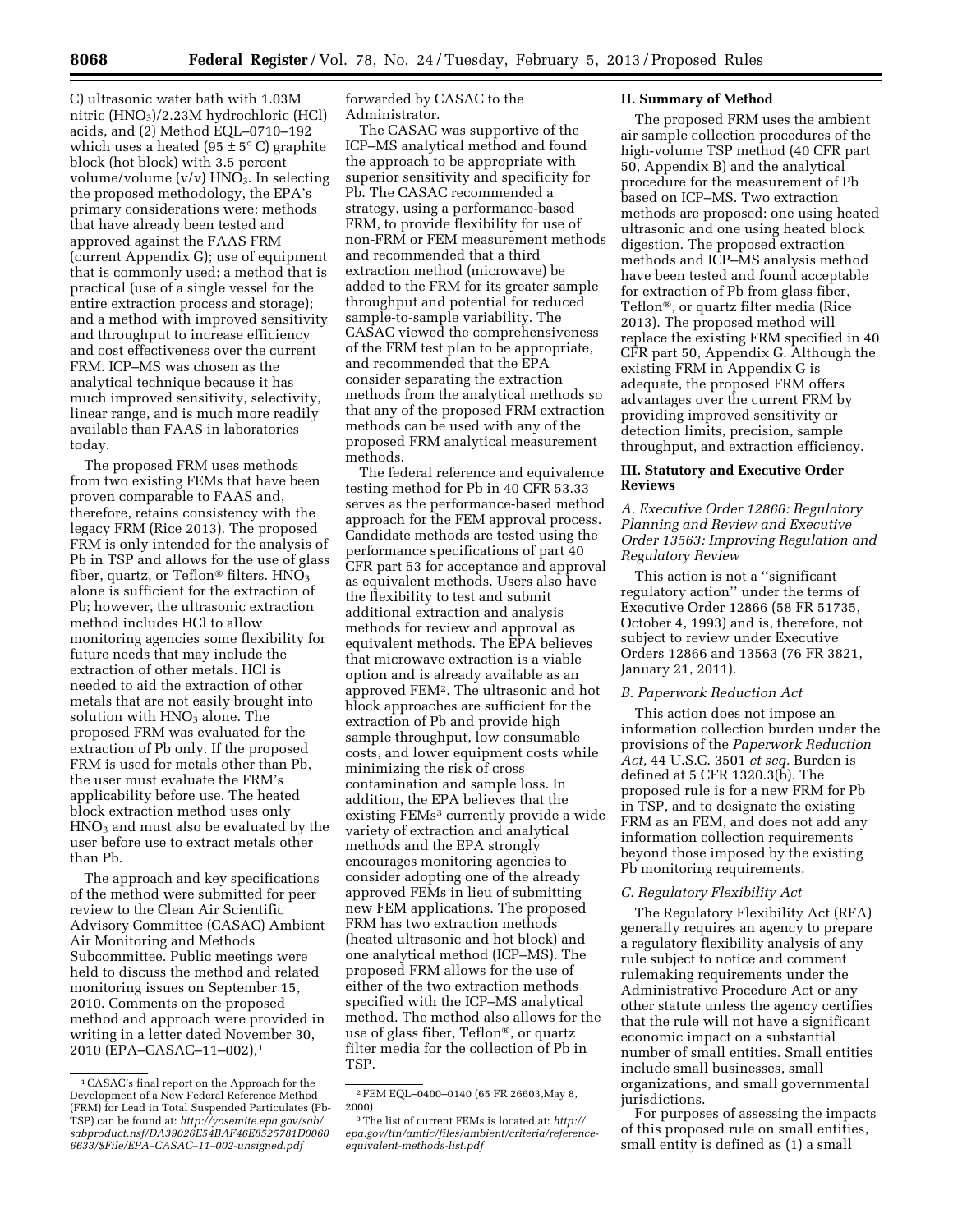business as defined by the Small Business Administration's (SBA) regulations at 13 CFR 121.201; (2) a small governmental jurisdiction that is a government of a city, county, town, school district or special district with a population of less than 50,000; and (3) a small organization that is any not-forprofit enterprise which is independently owned and operated and is not dominant in its field.

After considering the economic impacts of this proposed rule on small entities, I certify that this action will not have a significant economic impact on a substantial number of small entities. This proposed rule will not impose any additional monitoring requirements beyond those specified in the current regulations, nor will it require any changes in approved monitoring methods. As such, it will not impose any requirements on small entities. The EPA continues to be interested in the potential impacts of the proposed rule on small entities and welcomes comments on issues related to such impacts.

#### *D. Unfunded Mandates Reform Act*

This action contains no federal mandates under the provisions of Title II of the Unfunded Mandates Reform Act of 1995 (UMRA), 2 U.S.C. 1531– 1538 for state, local, or tribal governments or the private sector. This action imposes no enforceable duty on any state, local or tribal governments or the private sector. Therefore, this action is not subject to the requirements of sections 202 or 205 of the UMRA. This action is also not subject to the requirements of section 203 of UMRA because it contains no regulatory requirements that might significantly or uniquely affect small governments. This action proposes to establish a new FRM for state and local air monitoring agencies to use as one of the approved methods for measurement of Pb in TSP and to designate the existing FRM as an FEM. It does not create any additional monitoring requirements or require changes in approved monitoring methods.

#### *E. Executive Order 13132: Federalism*

This action does not have federalism implications. It will not have substantial direct effects on the states, on the relationship between the national government and the states, or on the distribution of power and responsibilities among the various levels of government, as specified in Executive Order 13132. This action proposes to establish a new FRM for state and local air monitoring agencies to use as one of the approved methods

for measurement of Pb in TSP and to designate the existing FRM as an FEM. This action does not create any new monitoring requirements or require any changes in approved monitoring methods. Thus, Executive Order 13132 does not apply to this action. In the spirit of Executive Order 13132, and consistent with the EPA policy to promote communications between the EPA and state and local governments, the EPA specifically solicits comment on this proposed rule from state and local officials.

## *F. Executive Order 13175: Consultation and Coordination With Indian Tribal Governments*

This action does not have tribal implications, as specified in Executive Order 13175 (65 FR 67249, November 9, 2000). This proposed rule imposes no requirements on tribal governments. This action proposes to establish a new FRM for state and local air monitoring agencies to use as one of the approved methods for measurement of Pb in TSP and to designate the existing FRM as an FEM. This action does not create any new monitoring requirements nor require any changes in approved monitoring methods. Thus, Executive Order 13175 does not apply to this action. In the spirit of Executive order 13175, the EPA specifically solicits additional comment on this proposed action from tribal officials.

## *G. Executive Order 13045: Protection of Children From Environmental Health and Safety Risks*

The EPA interprets EO 13045 (62 F.R. 19885, April 23, 1997) as applying only to those regulatory actions that concern health or safety risks, such that the analysis required under section 5–501 of the EO has the potential to influence the regulation. This action is not subject to EO 13045 because it does not establish an environmental standard intended to mitigate health or safety risks.

#### *H. Executive Order 13211: Actions Concerning Regulations That Significantly Affect Energy Supply, Distribution, or Use*

This action is not subject to Executive Order 13211 (66 FR 28355 (May 22, 2001)), because it is not a significant regulatory action under Executive Order 12866.

### *I. National Technology Transfer and Advancement Act*

Section 12(d) of the National Technology Transfer and Advancement Act of 1995 (''NTTAA''), Public Law 104–113 (15 U.S.C. 272 note) directs the EPA to use voluntary consensus

standards in its regulatory activities unless to do so would be inconsistent with applicable law or otherwise impractical. Voluntary consensus standards are technical standards (e.g., materials specifications, test methods, sampling procedures, and business practices) that are developed or adopted by voluntary consensus standards bodies. NTTAA directs the EPA to provide Congress, through OMB, explanations when the agency decides not to use available and applicable voluntary consensus standards.

The proposed rule involves environmental monitoring and measurement consistent with the Agency's Performance Based Measurement System (PBMS). The PBMS approach is intended to be more flexible and cost-effective for the regulated community; it is also intended to encourage innovation in analytical technology and improved data quality. Specifically, this proposed rule would establish a new FRM for Pb in TSP measurements. The EPA used voluntary consensus standards in the preparation of this FRM. The FRM is the benchmark against which all ambient monitoring methods are compared. The FRM is not a voluntary consensus standard.

The FEM equivalency criteria contained in 40 CFR part 53 constitutes performance criteria. Therefore, the EPA is not precluding the use of any method, whether it constitutes a voluntary consensus standard or not, as long as it meets the specified performance criteria in 40 CFR part 53 and is approved by the EPA pursuant to those regulations.

The EPA welcomes comments on this aspect of the proposed rulemaking and, specifically, invites the public to identify potentially-applicable voluntary consensus standards and to explain why such standards should be used in this regulation.

## *J. Executive Order 12898: Federal Actions To Address Environmental Justice in Minority Populations and Low-Income Populations*

Executive Order (EO) 12898 (59 FR 7629 (Feb. 16, 1994)) establishes federal executive policy on environmental justice. Its main provision directs federal agencies, to the greatest extent practicable and permitted by law, to make environmental justice part of their mission by identifying and addressing, as appropriate, disproportionately high and adverse human health or environmental effects of their programs, policies, and activities on minority populations and low-income populations in the United States.

The EPA has determined that this proposed rule will not have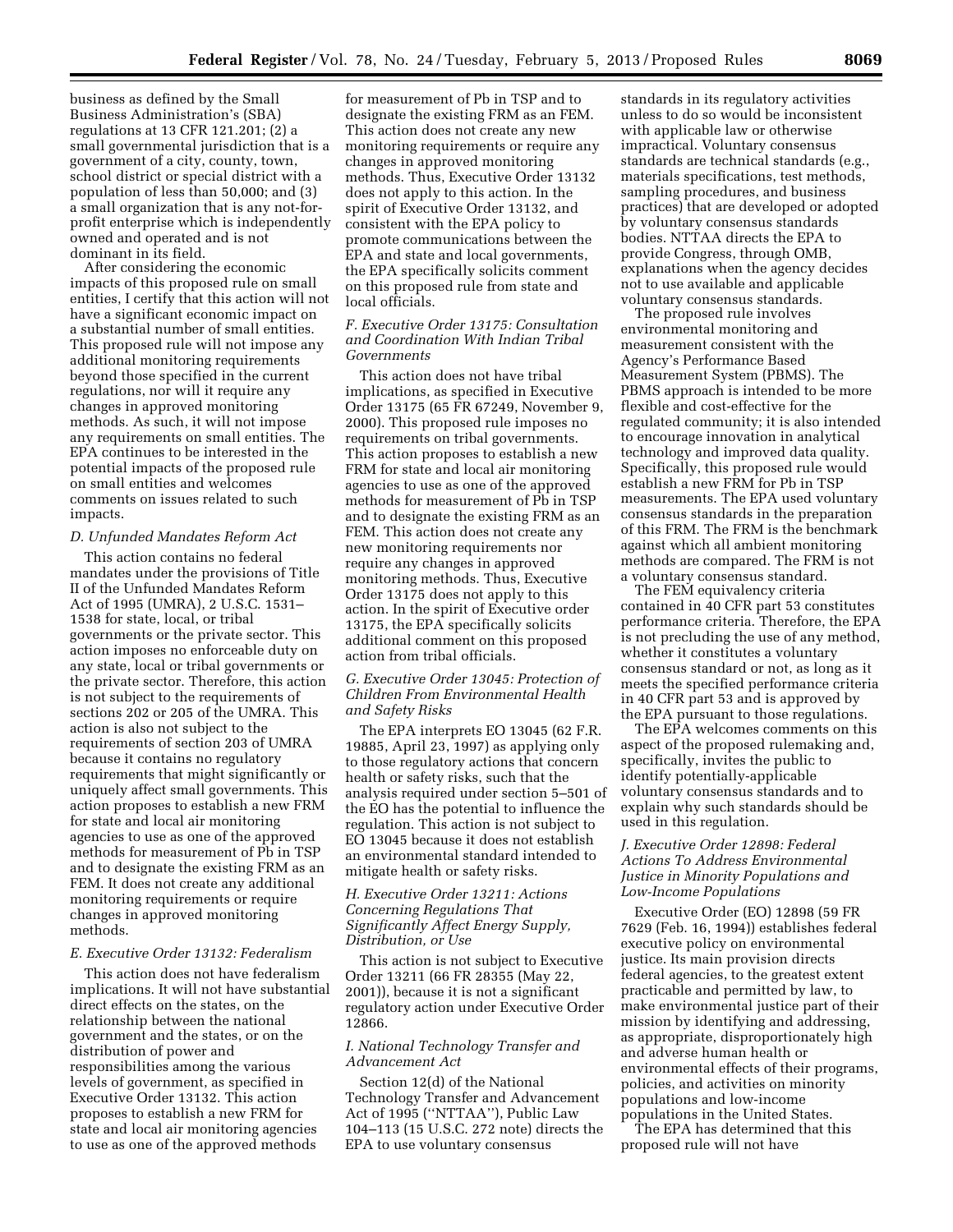disproportionately high and adverse human health or environmental effects on minority or low-income populations because it does not affect the level of protection provided to human health or the environment. This action proposes to establish a new FRM for state and local air monitoring agencies to use as one of the approved methods for measurement of Pb in TSP and to designate the existing FRM as an FEM.

#### **List of Subjects in 40 CFR Part 50**

Environmental protection, Air pollution control, and Lead.

#### Dated: January 25, 2013.

#### **Lisa P. Jackson,**

#### *Administrator.*

For reasons stated in the preamble, title 40, chapter I of the Code of Federal Regulations proposes to amend as set forth in the following.

## **PART 50—NATIONAL PRIMARY AND SECONDARY AMBIENT AIR QUALITY STANDARDS**

■ 1. The authority citation for part 50 continues to read as follows:

**Authority:** 42 U.S.C. 7401, et seq.

■ 2. Appendix G to part 50 is revised to read as follows:

### **Appendix G to Part 50—Reference Method for the Determination of Lead in Total Suspended Particulate Matter**

1.0 Scope and applicability

Based on review of the air quality criteria and national ambient air quality standards (NAAQS) for lead (Pb) completed in 2008, the EPA made revisions to the primary and secondary NAAQS for Pb to protect public health and welfare. The EPA revised the level from 1.5  $\mu$ g/m<sup>3</sup> to 0.15  $\mu$ g/m<sup>3</sup> while retaining the current indicator of Pb in total suspended particulate matter (Pb-TSP).

Pb-TSP is collected for 24 hours on a TSP filter as described in Appendix B of part 50, the Reference Method for the Determination of Suspended Particulate Matter in the Atmosphere (High-Volume Method). This method is for the determination of Pb from TSP filters by Inductively Coupled Plasma Mass Spectrometry (ICP–MS) using a heated ultrasonic bath with nitric and hydrochloric acid or a heated block (hot block) digester with nitric acid for filter extraction.

This method is based on the EPA's Office of Solid Waste (SW–846) Method 6020A— Inductively Coupled Plasma Mass Spectrometry.1 Wording in certain sections of this method is paraphrased or taken directly from Method 6020A.

1.1 ICP–MS is applicable for the sub-ug/ mL (ppb) determination of Pb in a wide variety of matrices. The method sensitivity is more than adequate for determining Pb at concentrations equal to, or less than, 5 percent of the level of the Pb NAAQS  $(0.15 \mu g/m^3)$  for Pb-TSP. Results reported for monitoring or compliance purposes are

calculated in  $\mu$ g/m<sup>3</sup> at local conditions (LC). This procedure describes a method for the acid extraction of Pb in particulate matter collected on glass fiber, quartz, or Teflon® filters and measurement of the extracted Pb using ICP–MS.

1.2 Due to variations in the isotopic abundance of Pb, the value for total Pb must be based on the sum of the signal intensities for isotopic masses, 206, 207, and 208. Most instrument software packages are able to sum the primary isotope signal intensities automatically.

1.3 ICP–MS requires the use of an internal standard. <sup>115</sup>In (Indium), <sup>165</sup>Ho (Holmium), and 209Bi (Bismuth) are recommended internal standards for the determination of Pb.

1.4 Use of this method is restricted to use by, or under supervision of, properly trained and experienced personnel. Requirements include training and experience in inorganic sample preparation, including acid extraction, and also knowledge in the recognition and in the correction of spectral, chemical and physical interference in ICP–  $M$ S.<br>2.0

Summary of method

2.1 This method describes the acid extraction of Pb in particulate matter collected on glass fiber, quartz, or Teflon® ambient air filters with subsequent measurement of Pb by ICP–MS. Estimates of the Method Detection Limit (MDL) or sensitivity of the method are provided in Tables 1, 3 and 5 and determined using either blank filters or Pb-spiked filters or strips analyzed in accordance with the guidance provided in 40 CFR part 136, Appendix B—Determination and procedures for the Determination of the Method Detection Limit—Revision 1.1. The analytical range of the method is  $0.00024 \text{ µg/m}^3$  to  $0.60$  $\mu$ g/m<sup>3</sup>, and based on the low and high calibration curve standards and a nominal filter sample volume of 2000 m3.

2.2 This method includes two extraction methods. In the first method, a solution of  $HNO<sub>3</sub>$  and HCl is added to the filter strips in plastic digestion tubes and the tubes are placed in a heated ultrasonic bath for one hour to facilitate the extraction of Pb. Following ultrasonication, the samples are brought to a final volume of 40 mL, vortex mixed or shaken vigorously, and centrifuged prior to aliquots being taken for ICP–MS analysis. In the second method, a solution of dilute HNO<sub>3</sub> is added to the filter strips in plastic digestion tubes and the tubes placed into the heated block digester. The filter strip is completely covered by the solution. The tubes are covered with polypropylene watch glasses and refluxed. After reflux, the samples are diluted to a final volume of 50 mL with reagent water and mixed before analysis.

2.3 Calibration standards and check standards are prepared to matrix match the acid composition of the samples. ICP–MS analysis is then performed. With this method, the samples are first aspirated and the aerosol thus created is transported by a flow of argon gas into the plasma torch. The ions produced (e.g.,  $Pb+1$ ) in the plasma are extracted via a differentially-pumped vacuum interface and are separated on the

basis of their mass-to-charge ratio. The ions are quantified by a channel electron multiplier or a Faraday detector and the signal collected is processed by the instrument's software. Interferences must be assessed and corrected for, if present.

3.0 Definitions

Pb—Elemental or ionic lead

HNO3—Nitric acid

- HCl—Hydrochloric acid
- ICP–MS—Inductively Coupled Plasma Mass Spectrometer
- MDL—Method detection limit
- RSD—Relative standard deviation
- RPD—Relative percent difference
- CB—Calibration Blank
- CAL—Calibration Standard
- ICB—Initial calibration blank
- CCB—Continuing calibration blank
- ICV—Initial calibration verification
- CCV—Continuing calibration verification
- LLCV—Lower Level Calibration Verification, serves as the lower level ICV and lower
- level CCV
- RB—Reagent blank
- RBS—Reagent blank spike
- MSDS—Material Safety Data Sheet
- NIST—National Institute of Standards and Technology
- D.I. water—Deionized water
- SRM—NIST Standard Reference Material
- CRM—Certified Reference Material
- EPA—Environmental Protection Agency
- v/v—volume to volume ratio
	- 4.0 Interferences
	-

4.1 Reagents, glassware, plasticware, and other sample processing hardware may yield artifacts and/or interferences to sample analysis. If reagent blanks, filter blanks, or quality control blanks yield results above the detection limit, the source of contamination must be identified. All containers and reagents used in the processing of the samples must be checked for contamination prior to sample extraction and analysis. Reagents shall be diluted to match the final concentration of the extracts and analyzed for Pb. Labware shall be rinsed with dilute acid solution and the solution analyzed. Once a reagent or labware article (such as extraction tubes) from a manufacturer has been successfully screened, additional screening is not required unless contamination is suspected.

4.2 Isobaric elemental interferences in ICP–MS are caused by isotopes of different elements forming atomic ions with the same nominal mass-to-charge ratio (m/z) as the species of interest. There are no species  $f_{\text{ound}}$  in ambient air that will result in isobaric interference with the three Pb isotopes (206, 207, and 208) being measured. Polyatomic interferences occur when two or more elements combine to form an ion with the same mass-to-charge ratio as the isotope being measured. Pb is not subject to interference from common polyatomic ions and no correction is required.

4.3 The distribution of Pb isotopes is not constant. The analysis of total Pb should be based on the summation of signal intensities for the isotopic masses 206, 207, and 208. In most cases, the instrument software can perform the summation automatically.

4.4 Physical interferences are associated with the sample nebulization and transport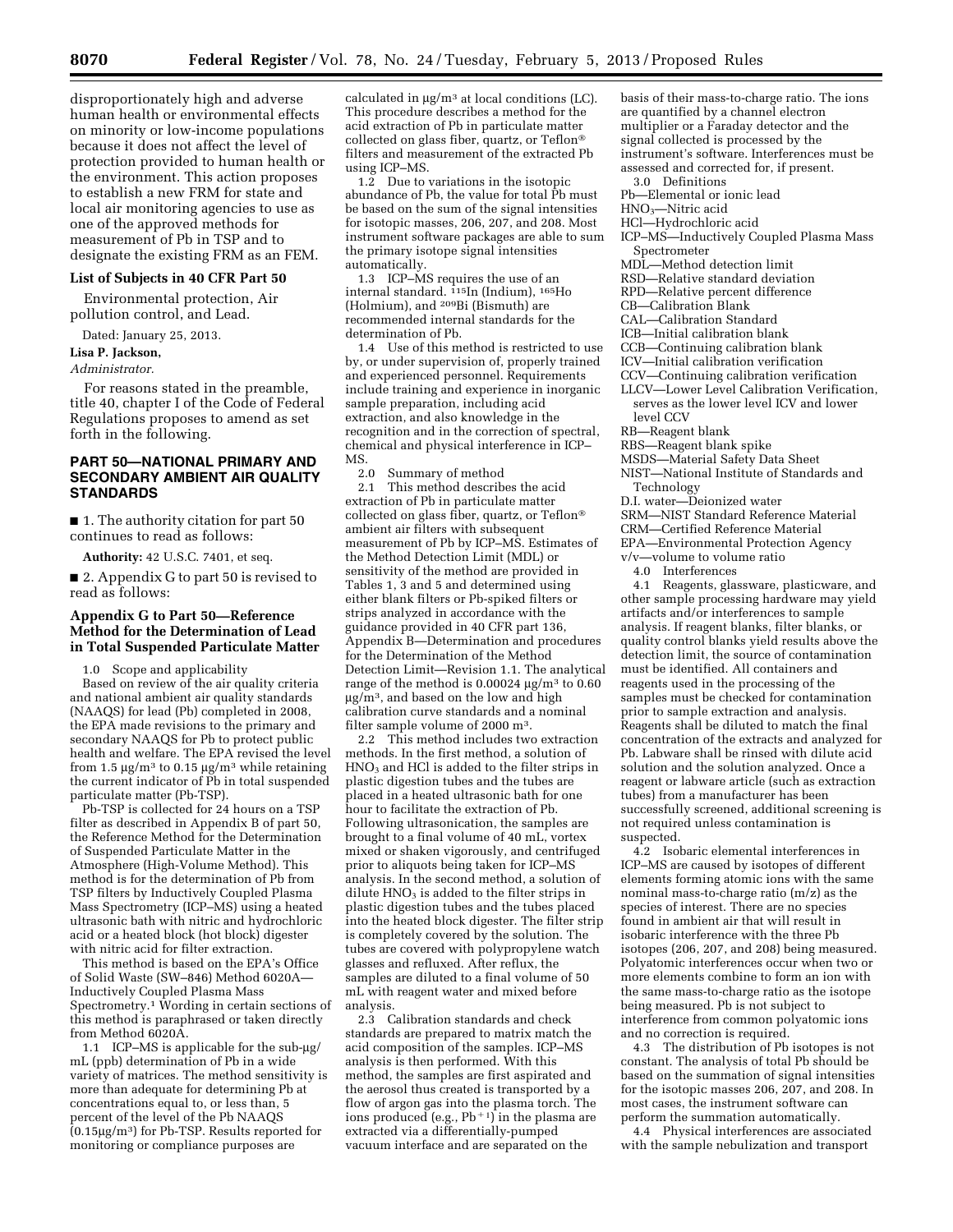processes as well as with ion-transmission efficiencies. Dissolved solids can deposit on the nebulizer tip of a pneumatic nebulizer and on the interface skimmers of the ICP– MS. Nebulization and transport processes can be affected if a matrix component causes a change in surface tension or viscosity. Changes in matrix composition can cause significant signal suppression or enhancement. These interferences are compensated for by use of internal standards. Sample dilution will reduce the effects of high levels of dissolved salts, but calibration standards must be prepared in the extraction medium and diluted accordingly.

4.5 Memory interferences are related to sample transport and result when there is carryover from one sample to the next. Sample carryover can result from sample deposition on the sample and skimmer cones and from incomplete rinsing of the sample solution from the plasma torch and the spray chamber between samples. These memory effects are dependent upon both the analyte being measured and sample matrix and can be minimized through the use of suitable rinse times.

5.0 Health and safety cautions

5.1 The toxicity or carcinogenicity of reagents used in this method has not been fully established. Each chemical should be regarded as a potential health hazard and exposure to these compounds should be as low as reasonably achievable. Each laboratory is responsible for maintaining a current file of OSHA regulations regarding the safe handling of the chemicals specified in this method. A reference file of material safety data sheets (MSDSs) should be available to all personnel involved in the chemical analysis. Specifically, concentrated nitric acid presents various hazards and is moderately toxic and extremely irritating to skin and mucus membranes. Use this reagent in a fume hood whenever possible and if eye or skin contact occurs, flush with large volumes of water. Always wear safety glasses or a shield for eye protection, protective clothing, and observe proper mixing when working with these reagents.

5.2 Concentrated  $HNO<sub>3</sub>$  and  $HCl$  are moderately toxic and extremely irritating to the skin. Use these reagents in a fume hood, and if eye and skin contact occurs, flush with large volumes of water. Always wear safety glasses or a shield for eye protection when working with these reagents. The component of this procedure requiring the greatest care is  $HNO<sub>3</sub>$ .  $HNO<sub>3</sub>$  is a strong, corrosive, oxidizing agent that requires protection of the eyes, skin, and clothing. Items to be worn during use of this reagent include:

1. Safety goggles (or safety glasses with side shields),

2. Acid resistant rubber gloves, and

3. A protective garment such as a laboratory apron.  $HNO<sub>3</sub>$  spilled on clothing will destroy the fabric; contact with the skin underneath will result in a burn.

It is also essential that an eye wash fountain or eye wash bottle be available during performance of this method. An eye wash bottle has a spout that covers the eye. If acid or any other corrosive gets into the eye, the water in this bottle is squirted onto the eye to wash out the harmful material. Eye

washing should be performed with large amounts of water immediately after exposure. Medical help should be sought immediately after washing. If either acid, but especially HNO3, is spilled onto the skin, wash immediately with large amounts of water. Medical attention is not required unless the burn appears to be significant. Even after washing and drying,  $\text{HNO}_3$  may leave the skin slightly brown in color; this will heal and fade with time.

5.3 Pb salts and Pb solutions are toxic. Great care must be taken to ensure that samples and standards are handled properly; wash hands thoroughly after handling.

5.4 Care must be taken when using the ultrasonic bath and heated block digester as they are capable of causing mild burns. Users should refer to the safety guidance provided by the manufacturer of their specific equipment.

5.5 Analytical plasma sources emit radio frequency radiation in addition to intense ultra violet (UV) radiation. Suitable precautions should be taken to protect personnel from such hazards. The inductively coupled plasma should only be viewed with proper eye protection from UV emissions.

6.0 Equipment

6.1 Thermo Scientific X-Series ICP–MS or equivalent. The system must be capable of providing resolution better or equal to 1.0 atomic mass unit (amu) at 10 percent peak height. The system must have a mass range from at least 7 to 240 amu that allows for the application of the internal standard technique. For the measurement of Pb, an instrument with a collision or reaction cell is not required.

6.2 Ultrasonic extraction equipment 6.2.1 Heated ultrasonic bath capable of maintaining a temperature of 80°C; VWR Model 750HT, 240W, or equivalent. Ultrasonic bath must meet the following performance criteria:

1. Cut a strip of aluminum foil almost the width of the tank and double the depth.

2. Turn the ultrasonic bath on and lower the foil into the bath vertically until almost touching the bottom of the tank and hold for 10 seconds.

3. Remove the foil from the tank and observe the distribution of perforations and small pin prick holes. The indentations should be fine and evenly distributed. The even distribution of indentations indicates the ultrasonic bath is acceptable for use.

6.2.2 Laboratory centrifuge, Beckman GS– 6, or equivalent.

6.2.3 Vortex mixer, VWR Signature Digital Vortex Mixer, VWR Catalog No. 14005–824, or equivalent.

6.3 Heated block extraction equipment 6.3.1 Heated block digester, SCP Science DigiPrep Model MS, No. 010–500–205 block digester capable of maintaining a temperature of 95°C, or equivalent.

6.4 Materials and Supplies

• Argon gas supply, 99.99 percent purity or better. National Welders Microbulk, or equivalent.

• Plastic digestion tubes with threaded caps for extraction and storage, SCP Science DigiTUBE® Item No. 010–500–063, or equivalent.

• Disposable polypropylene ribbed watch glasses (for heated block extraction), SCP Science Item No. 010–500–081, or equivalent.

• Pipette, Rainin EDP2, 100  $\mu$ L,  $\pm$  1 percent accuracy, ≤1 percent RSD (precision), with disposable tips, or equivalent.

• Pipette, Rainin EDP2, 1000  $\mu$ L,  $\pm$  1 percent accuracy, ≤1 percent RSD (precision), with disposable tips, or equivalent.

• Pipette, Rainin EDP2,  $1-10$  mL,  $\pm 1$ percent accuracy, ≤1 percent RSD (precision), with disposable tips, or equivalent.

• Pipette, Thermo Lab Systems,  $5 \text{ mL}, \pm 1$ percent accuracy, ≤1 percent RSD (precision), with disposable tips, or equivalent.

• Plastic tweezer, VWR Catalog No. 89026– 420, or equivalent.

• Laboratory marker.

• Ceramic knife, Kyocera LK–25, and nonmetal ruler or other suitable cutting tools for making straight cuts for accurately measured strips.

• Blank labels or labeling tape, VWR Catalog No. 36425–045, or equivalent.

• Graduated cylinder, 1 L, VWR 89000– 260, or equivalent.

• Volumetric flask, Class A, 1 L, VWR Catalog No. 89025–778, or equivalent.

• Millipore Element deionized water system, or equivalent, capable of generating

water with a resistivity of  $\geq$ 17.9 M $\Omega$ -cm). • Disposable syringes, 10-mL, with 0.45

micron filters (must be Pb-free). • Plastic or Teflon® wash bottles.

• Glassware, Class A—volumetric flasks, pipettes, and graduated cylinders.

• Glass fiber, quartz, or Teflon® filters from the same filter manufacturer and lot used for sample collection for use in the determination of the MDL and for laboratory blanks.

7.0 Reagents and standards

7.1 Reagent—or trace metals-grade chemicals must be used in all tests. Unless otherwise indicated, it is intended that all reagents conform to the specifications of the Committee on Analytical Reagents of the American Chemical Society, where such specifications are available.

7.2 Concentrated nitric acid, 67–70 percent, SCP Science Catalog No. 250–037– 177, or equivalent.

7.3 Concentrated hydrochloric acid (for the ultrasonic extraction method), 33–36 percent, SCP Science Catalog No. 250–037– 175, or equivalent.

7.4 Deionized water—All references to deionized water in the method refer to deionized water with a resistivity  $\geq$ 17.9 MQcm.

7.5 Standard stock solutions may be commercially purchased for each element or as a multi-element mix. Internal standards may be purchased as a mixed multi-element solution. The manufacturer's expiration date and storage conditions must be adhered to.

7.5.1 Lead standard, 1000 µg/mL, NIST traceable, commercially available with certificate of analysis. High Purity Standards Catalog No. 100028–1, or equivalent.

7.5.2 Indium (In) standard, 1000  $\mu$ g/mL, NIST traceable, commercially available with certificate of analysis. High Purity Standards Catalog No. 100024–1, or equivalent.

7.5.3 Bismuth (Bi) standard,  $1000 \mu g/mL$ , NIST traceable, commercially available with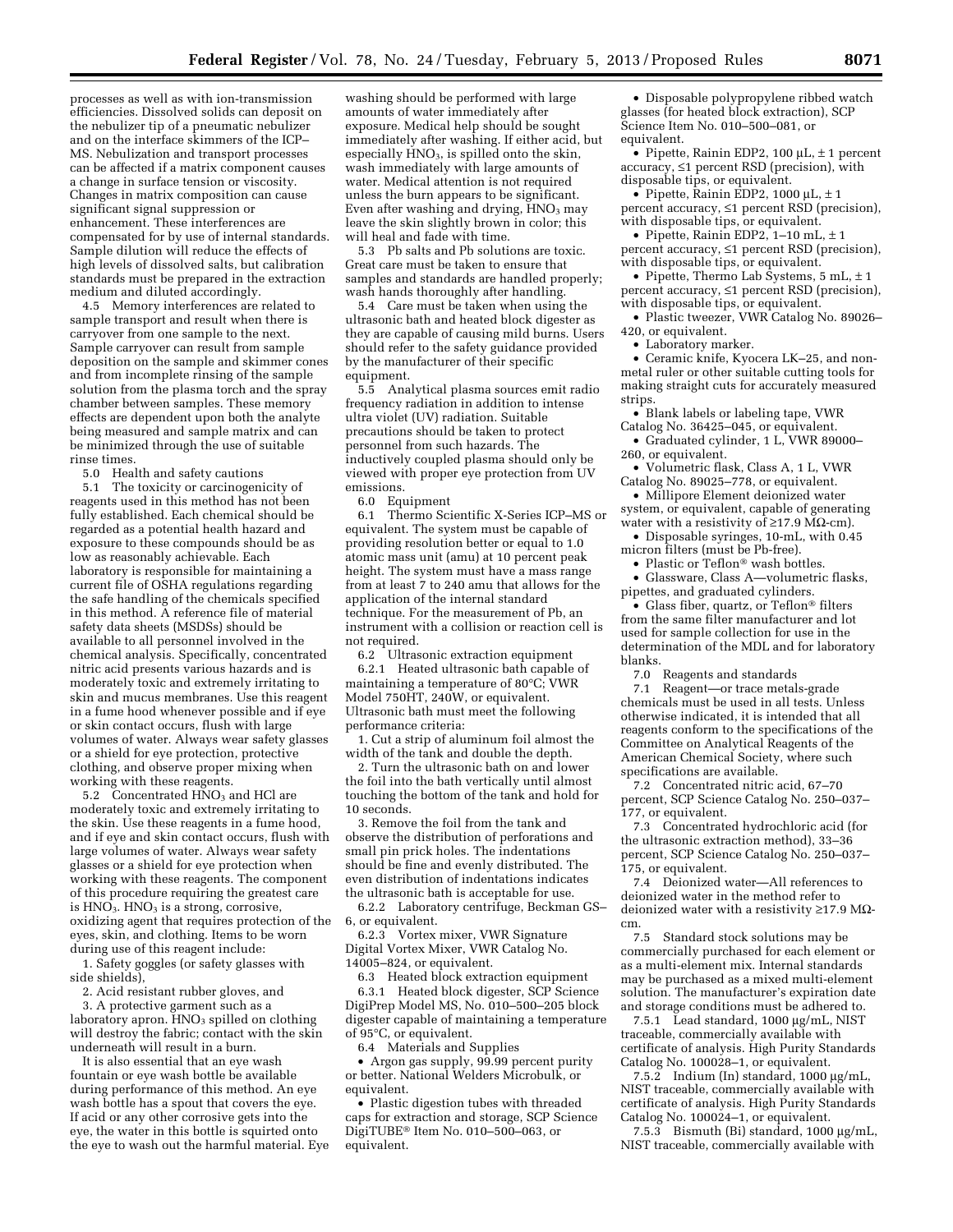certificate of analysis. High Purity Standards Catalog No. 100006–1, or equivalent.

7.5.4 Holmium (Ho) standard,  $1000 \mu$ g/ mL, NIST traceable, commercially available with certificate of analysis. High Purity Standards Catalog No. 100023–1, or equivalent.

7.5.5 Second source lead standard, 1000 mg/mL, NIST traceable, commercially available with certificate of analysis. Must be from a different vendor or lot than the standard described in 7.5.1. Inorganic Ventures Catalog No. CGPB–1, or equivalent.

7.5.6 Standard Reference Materials, NIST SRM 25832, 25863, 25874 or 16485, or equivalent.

**Note:** The In, Bi, and Ho internal standards may also be purchased as 10 µg/mL standards. Calibration standards are prepared by diluting stock standards to the appropriate levels in the same acid concentrations as in the final sample volume. The typical range for calibration standards is  $0.001$  to  $2.00 \mu$ g/ mL. At a minimum, the curve must contain a blank and five Pb containing calibration standards. The calibration standards are stored at ambient laboratory temperature. Calibration standards must be prepared weekly and verified against a freshly prepared ICV using a NIST-traceable source different from the calibration standards.

7.6 Internal standards may be added to the test solution or by on-line addition. The nominal concentration for an internal standard is  $0.010 \mu g/mL$  (10 ppb). Bismuth (Bi) or holmium (Ho) are the preferred internal standards for Pb but indium (In) may be used in the event the sample contains bismuth and high recoveries are observed.

7.7 Three laboratory blank solutions are required for analysis: (1) The calibration blank is used in the construction of the calibration curve and as a periodic check of system cleanliness (ICB and CCB); (2) the reagent blank (RB) is carried through the extraction process to assess possible contamination; and (3) the rinse blank is run between samples to clean the sample introduction system. If RBs or laboratory blanks yield results above the detection limit, the source of contamination must be identified. Screening of labware and reagents is addressed in Section 4.1.

7.7.1 The calibration blank is prepared in the same acid matrix as the calibration standards and samples and contains all internal standards used in the analysis.

7.7.2 The RB contains all reagents used in the extraction and is carried through the extraction procedure at the same time as the samples.

7.7.3 The rinse blank is a solution of 1– 2 percent  $HNO<sub>3</sub> (v/v)$  in reagent grade water. A sufficient volume should be prepared to flush the system between all standards and samples analyzed.

7.7.4 The EPA currently provides glass fiber, quartz, and Teflon® filters to air monitoring agencies as requested annually. As part of the procurement process, these filters are tested for acceptance by the EPA. The current acceptance criteria for glass fiber and quartz filters is  $15 \mu g$  per filter or  $0.0075$  $\mu$ g/m<sup>3</sup> using a nominal sample volume of 2000 m<sup>3</sup> and 4.8 ng/cm<sup>2</sup> or 0.0024 µg/m<sup>3</sup> for Teflon® filters using a nominal sample volume of 24 m3. Acceptance test results for filters obtained by the EPA are typically well below the criterion specified and also below the recently revised Pb method performance detection limit of 0.0075  $\mu$ g/m<sup>3</sup>; therefore, blank subtraction should not be done.

7.7.5 If filters are not provided by the EPA for sample collection and analysis, filter lot blanks should be analyzed for Pb content. For large filter lots (≤500 filters) randomly select  $20$  to 30 filters from the lot and analyze the filter or filter strips for Pb. For smaller filter lots a lesser number of filters can be analyzed. Glass, quartz and Teflon® filters must not have levels of Pb above the criteria specified in section 7.7.4 and, therefore, blank correction should not be performed. If acceptance testing shows levels of Pb above the criteria in Section 7.7.4, corrective action must be taken to reduce the levels before proceeding.

7.8 The Initial Calibration Verification (ICV), Lower Level Calibration Verification (LLCV), and Continuing Calibration Verification (CCV) solutions are prepared from a different Pb source than the calibration curve standards and at a concentration that is either at or below the midpoint on the calibration curve, but within the calibration range. Both are prepared in the same acid matrix as the calibration standards. Note that the same solution may be used for both the ICV and CCV. The ICV/ CCV and LLCV solutions must be prepared fresh daily.

7.9 Tuning Solution. Prepare a tuning solution according to the instrument manufacturer's recommendations. This solution will be used to verify the mass calibration and resolution of the instrument.

8.0 Quality Control (QC)<br>8.1 Standard OC practice

Standard QC practices shall be employed to assess the validity of the data generated. Included are: MDL, RB, duplicate samples, spiked samples, serial dilutions, ICV, CCV, LLCV, ICB, CCB, and SRMs/CRMs.

8.2 MDLs must be calculated in accordance with 40 CFR part 136, appendix

B. RBs with low-level standard spikes can be used to estimate the MDL. The low-level standard spike is added to at least seven individual filter strips and then carried through the entire extraction procedure. This will result in at least 7 individual samples to be used for the MDL. The recommended range for spiking the strips is 2–5 times the estimated MDL.

8.3 For each batch of samples, one RB and one reagent blank spike (RBS) spiked at the same level as the sample spike (see Section 8.6) must be prepared and carried throughout the entire process. The results of the RB must be below 0.001 µg/mL. The recovery for the RBS must be within  $\pm\,20$ percent of the expected value. If the RB  $\bar{y}$ ields a result above 0.001  $\mu$ g/mL, the source of contamination must be identified and the extraction and analysis repeated. Reagents and labware must be suspected as sources of contamination. Screening of reagents and labware is addressed in Section 4.1.

8.4 Any samples that exceed the highest calibration standard must be diluted and rerun so that the concentration falls within the curve. The minimum dilution will be 1 to 5 with matrix matched acid solution.

8.5 The internal standard response must be monitored during the analysis. If the internal standard response falls below 70 percent or rises above 120 percent of expected due to possible matrix effects, the sample must be diluted and reanalyzed. The minimum dilution will be 1 to 5 with matrix matched acid solution. If the first dilution does not correct the problem, additional dilutions must be run until the internal standard falls within the specified range.

8.6 For every batch of samples prepared, there must be one duplicate and one spike sample prepared. The spike added is to be at a level that falls within the calibration curve, normally the midpoint of the curve. The initial plus duplicate sample must yield a relative percent difference ≤ 20 percent. The spike must be within  $\pm 20$  percent of the expected value.

8.7 For each batch of samples, one extract must be diluted five-fold and analyzed. The corrected dilution result must be within ±10 percent of the undiluted result. The sample chosen for the serial dilution shall have a concentration at or above 10X the lowest standard in the curve to ensure the diluted value falls within the curve. If the serial dilution fails, chemical or physical interference should be suspected.

8.8 ICB, ICV, LLCV, CCB and CCV samples are to be run as shown in the following table.

| Sample | Frequency | Performance specification |
|--------|-----------|---------------------------|
|        |           |                           |

If any of these QC samples fails to meet specifications, the source of the unacceptable performance must be determined, the

problem corrected, and any samples not bracketed by passing QC samples must be reanalyzed.

8.9 For each batch of samples, one certified reference material (CRM) must be combined with a blank filter strip and carried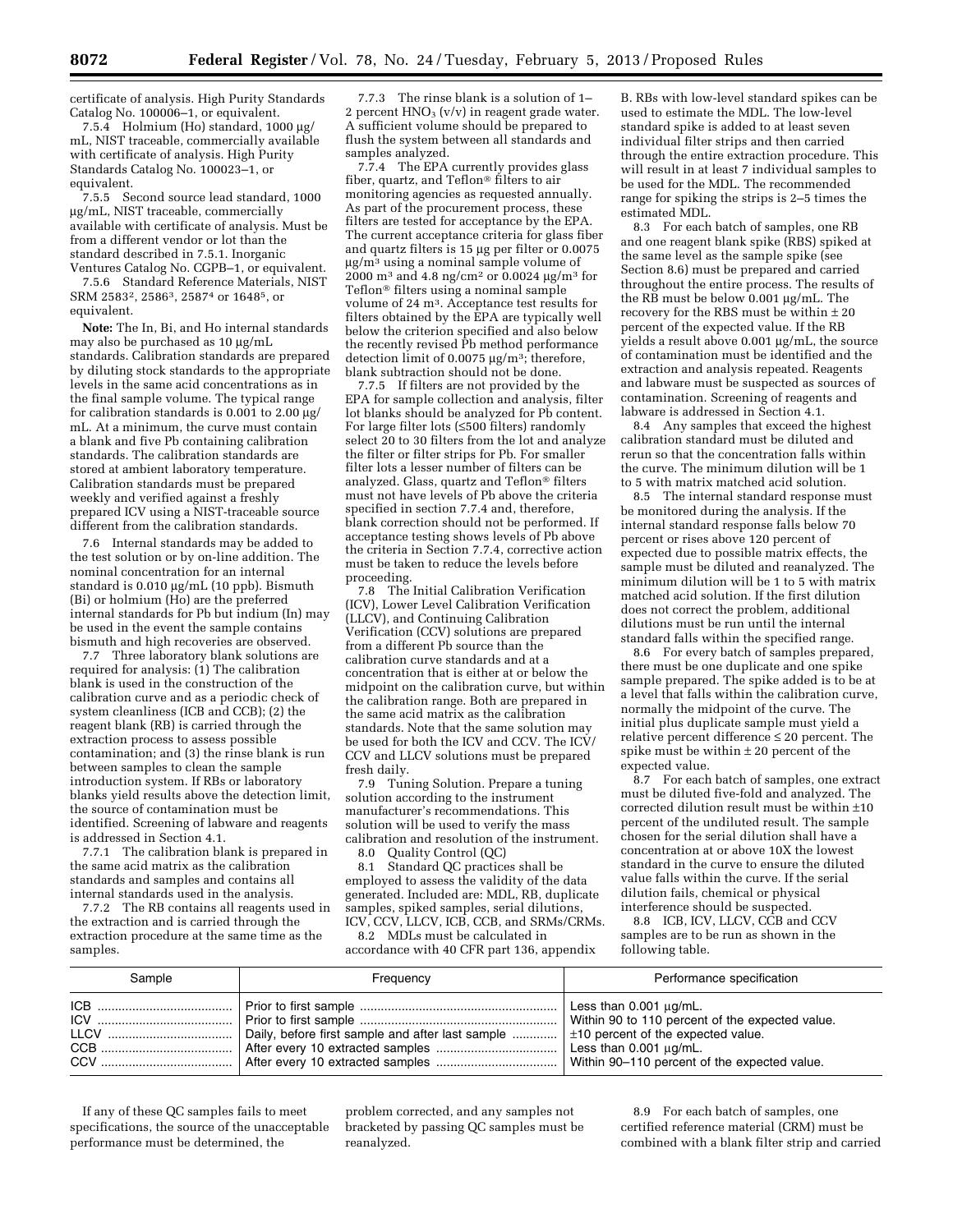through the entire extraction procedure. The result must be within ±10 percent of the expected value.

8.10 For each run, a LLCV must be analyzed. The LLCV must be prepared at a concentration not more than three times the lowest calibration standard and at a concentration not used in the calibration curve. The LLCV is used to assess performance at the low end of the curve. If the LLCV fails (±10 percent of the expected value) the run must be terminated, the problem corrected, the instrument recalibrated, and the analysis repeated.

8.11 Pipettes used for volumetric transfer must have the calibration checked at least once every 6 months and pass  $\pm$  1 percent accuracy and ≤ 1 percent RSD (precision) based on five replicate readings. The pipettes must be checked weekly for accuracy with a single replicate. Any pipette that does not meet  $\pm$  1 percent accuracy on the weekly check must be removed from service, repaired, and pass a full calibration check before use.

8.12 Samples with physical deformities are not quantitatively analyzable. The analyst should visually check filters prior to proceeding with preparation for holes, tears, or non-uniform deposit which would prevent representative sampling. Document any deformities and qualify the data with flags appropriately. Care must be taken to protect filters from contamination. Filters must be kept covered prior to sample preparation.

9.0 ICP–MS Calibration

Follow the instrument manufacturer's instructions for the routine maintenance, cleaning, and ignition procedures for the specific ICP–MS instrument being used.

9.1 Ignite the plasma and wait for at least one half hour for the instrument to warm up before beginning any pre-analysis steps.

9.2 For the Thermo X-Series with Xt cones, aspirate a 10 ng/mL tuning solution containing In, Bi, and Ce(Cerium) . Monitor the intensities of In, Bi, Ce, and CeO (Cerium oxide) and adjust the instrument settings to achieve the highest In and Bi counts while minimizing the CeO/Ce oxide ratio. For other instruments, follow the manufacturer's recommended practice. Tune to meet the instrument manufacturer's specifications. After tuning, place the sample aspiration probe into a 2 percent  $HNO<sub>3</sub>$  rinse solution for at least 5 minutes to flush the system.

9.3 Aspirate a 5 ng/mL solution containing Co, In, and Bi to perform a daily instrument stability check. Run 10 replicates of the solution. The percent RSD for the replicates must be less than 3 percent at all masses. If the percent RSD is greater than 3 percent, the sample introduction system, pump tubing, and tune should be examined, and the analysis repeated. Place the sample aspiration probe into a  $2$  percent  $HNO<sub>3</sub>$  rinse solution for at least 5 minutes to flush the system.

9.4 Load the calibration standards in the autosampler and analyze using the same method parameters that will be used to analyze samples. The curve must include one blank and at least 5 Pb-containing calibration standards. The correlation coefficient must be at least 0.998 for the curve to be accepted. The lowest standard must recover  $\pm 15$ 

percent of the expected value and the remaining standards must recover ± 10 percent of the expected value to be accepted.

9.5 Immediately after the calibration curve is completed, analyze an ICV and an ICB. The ICV must be prepared from a different source of Pb than the calibration standards. The ICV must recover 90–110 percent of the expected value for the run to continue. The ICB must be less than 0.001 mg/mL. If either the ICV or the ICB fails, the run must be terminated, the problem identified and corrected, and the analysis restarted.<br>9.6

9.6 A LLCV, CCV and a CCB must be run after the ICV and ICB. A CCV and CCB must be run at a frequency of not less than every 10 extracted samples. A typical analytical run sequence would be: Calibration blank, Calibration standards, ICV, ICB, LLCV, CCV, CCB, Extracts 1–10, CCV, CCB, Extracts 11– 20, CCV, CCB, Extracts 21–30, CCV, CCB, LLCV, CCV, CCB. Extracts are any field sample or QC samples that have been carried through the extraction process. The CCV solution is prepared from a different source than the calibration standards and may be the same as the ICV solution. The LLCV must be within  $\pm$  10 percent of expected value. The CCV value must be within  $\pm 10$  percent of expected for the run to continue. The CCB must be less than  $0.001 \mu g/mL$ . If either the CCV, LLCV, or CCB fails, the run must be terminated, the problem identified and corrected, and the analysis re-started from the last passing CCV/LLCV/CCB set.

9.7 A LLCV, CCV, and CCB set must be run at the end of the analysis. The LLCV must be within  $\pm 30$  percent of expected value. If either the CCV, LLCV, or CCB fails, the run must be terminated, the problem identified and corrected, and the analysis restarted from the last passing CCV/LLCV/CCB set.

10.0 Heated Ultrasonic Filter Strip Extraction

All plasticware (e.g., Nalgene) and glassware used in the extraction procedures is soaked in 1 percent  $HNO<sub>3</sub> (v/v)$  for at least 24 hours and rinsed with reagent water prior to use. All mechanical pipettes used must be calibrated to  $\pm 1$  percent accuracy and  $\leq 1$ percent RSD at a minimum of once every 6 months.

10.1 Sample Preparation—Heated Ultrasonic Bath

10.1.1 Extraction solution (1.03M HNO<sub>3</sub> + 2.23M HCl). Prepare by adding 500 mL of deionized water to a 1000 mL flask, adding 64.4 mL of concentrated  $HNO<sub>3</sub>$  and 182 mL of concentrated HCl, shaking to mix, allowing solution to cool, diluting to volume with reagent water, and inverting several times to mix. Extraction solution must be prepared at least weekly.

10.1.2 Use a ceramic knife and non-metal ruler, or other cutting device that will not contaminate the filter with Pb. Cut a 3⁄4 inch X 8 inch strip from the glass fiber or quartz filter by cutting a strip from the edge of the filter where it has been folded along the 10 inch side at least 1 inch from the right or left side to avoid the un-sampled area covered by the filter holder. The filters must be carefully handled to avoid dislodging deposits.

10.1.3 Using plastic tweezers, roll the filter strip up in a coil and place the rolled

strip in the bottom of a labeled 50 mL extraction tube. In a fume hood, add 15.00  $\pm$ 0.15 mL of the extraction solution (see Section 10.1.1) using a calibrated mechanical pipette. Ensure that the extraction solution completely covers the filter strip.

10.1.4 Loosely cap the 50 mL extraction tube and place it upright in a plastic rack. When all samples have been prepared, place the racks in an uncovered heated ultrasonic water bath that has been preheated to 80 ± 5°C and ensure that the water level in the ultrasonic is above the level of the extraction solution in the tubes but well below the level of the extraction tube caps to avoid contamination. Start the ultrasonic bath and allow the unit to run for 1 hour  $\pm$  5 minutes at 80  $\pm$  5°C.

10.1.5 Remove the rack(s) from the ultrasonic bath and allow the racks to cool.

10.1.6 Add 25.00 ± 0.25 mL of D.I. water with a calibrated mechanical pipette to bring the sample to a final volume of  $40.0 \pm 0.4$  mL. Tightly cap the tubes and vortex mix or shake vigorously. Place the extraction tubes in an appropriate holder and centrifuge for 20 minutes at 2500 revolutions per minute (RPM).

CAUTION—Make sure that the centrifuge holder has a flat bottom to support the flat bottomed extraction tubes.

10.1.7 Pour an aliquot of the solution into an autosampler vial for ICP–MS analysis to avoid the potential for contamination. Do not pipette an aliquot of solution into the autosampler vial.

10.1.8 Decant the extract to a clean tube, cap tightly, and store the sample extract at ambient laboratory temperature. Extracts may be stored for up to six months from the date of extraction.

10.2 47 mm Teflon® Filter Extraction— Heated Ultrasonic Bath

10.2.1 Extraction solution  $(1.03M HNO<sub>3</sub> +$ 2.23M HCl). Prepare by adding 500 mL of D.I. water to a 1000mL flask, adding 64.4 mL of concentrated HNO<sub>3</sub> and 182 mL of concentrated HCl, shaking to mix, allowing solution to cool, diluting to volume with reagent water, and inverting several times to mix. Extraction solution must be prepared at least weekly.

10.2.2 Using plastic tweezers, bend the Teflon® filter into a U-shape and insert the filter into a labeled 50 mL extraction tube with the particle loaded side facing the center of the tube. Gently push the filter to the bottom of the extraction tube. In a fume hood, add  $25.00 \pm 0.15$  mL of the extraction solution (see Section 10.2.1) using a calibrated mechanical pipette. Ensure that the extraction solution completely covers the filter.

10.2.3 Loosely cap the 50 mL extraction tube and place it upright in a plastic rack. When all samples have been prepared, place the racks in an uncovered heated ultrasonic water bath that has been preheated to 80 ± 5°C and ensure that the water level in the ultrasonic is above the level of the extraction solution in the tubes but well below the level of the extraction tube caps to avoid contamination. Start the ultrasonic bath and allow the unit to run for 1 hour  $\pm$  5 minutes at  $80 \pm 5^{\circ}$ C.

10.2.4 Remove the rack(s) from the ultrasonic bath and allow the racks to cool.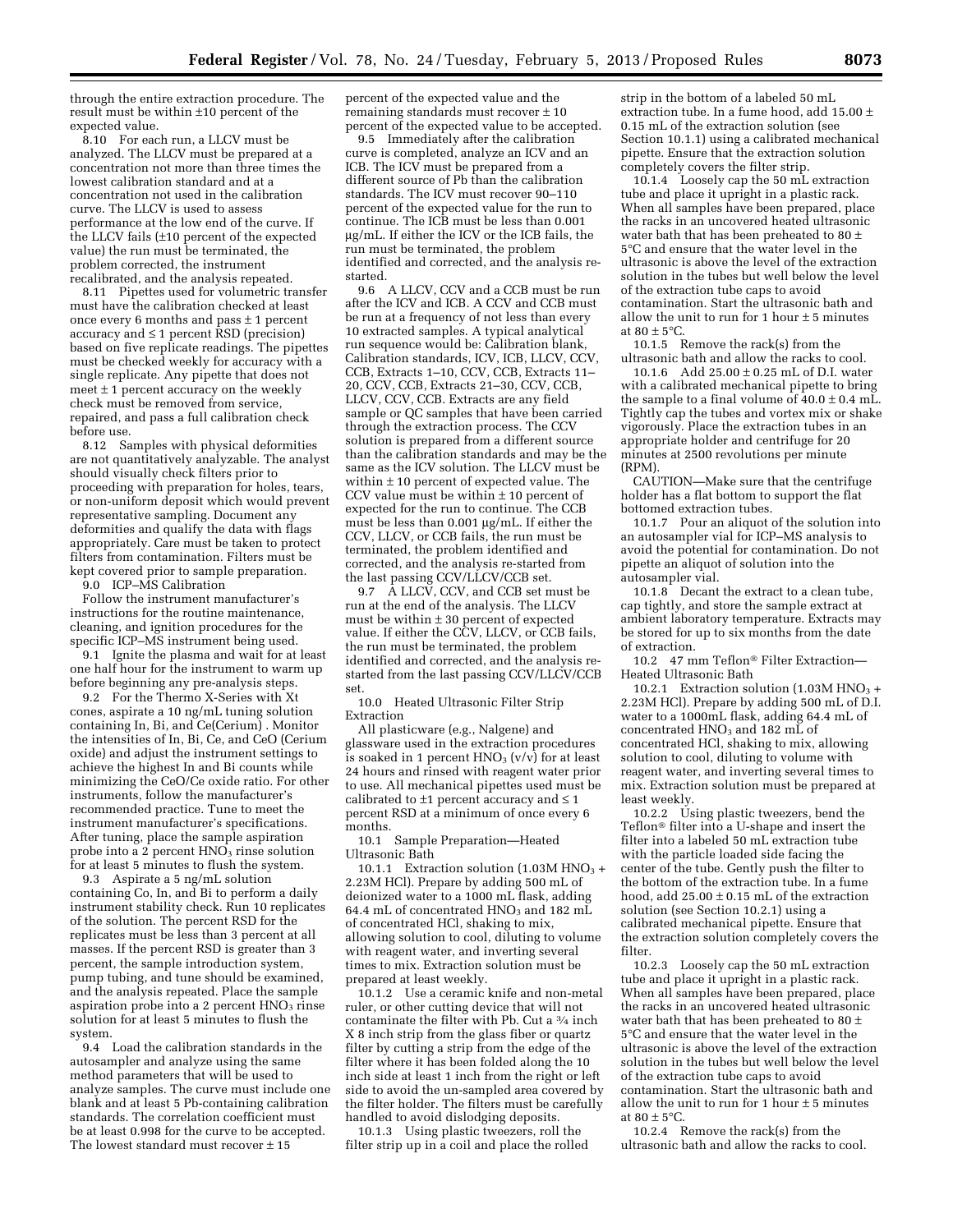10.2.5 Add 25.00 ± 0.25 mL of D.I. water with a calibrated mechanical pipette to bring the sample to a final volume of  $50.0 \pm 0.4$  mL. Tightly cap the tubes and vortex mix or shake vigorously. Allow samples to stand for one hour to allow complete diffusion of the extracted Pb. The sample is now ready for analysis.

**Note:** Although Teflon® filters have only been extracted using the ultrasonic extraction procedure in the development of this FRM, Teflon® filters are inert and have very low Pb content. No issues are expected with the extraction of Teflon® filters using the heated block digestion method. However, prior to using Teflon® filters in the heated block extraction method, extraction method performance test using CRMs must be done to confirm performance (see Section 8.9).

11.0 Heated Block Filter Strip Extraction

All plasticware (e.g., Nalgene) and glassware used in the extraction procedures is soaked in 1 percent  $HNO<sub>3</sub>$  for at least 24 hours and rinsed with reagent water prior to use. All mechanical pipettes used must be calibrated to  $\pm 1$  percent accuracy and  $\leq 1$ percent RSD at a minimum of once every 6 months.

11.1 Sample Preparation—Heated Block Digestion

11.1.1 Extraction solution (1:19, v/v  $HNO<sub>3</sub>$ ). Prepare by adding 500 mL of D.I. water to a 1000 mL flask, adding 50 mL of concentrated HNO<sub>3</sub>, shaking to mix, allowing solution to cool, diluting to volume with reagent water, and inverting several times to mix. The extraction solution must be prepared at least weekly.

11.1.2 Use a ceramic knife and non-metal ruler, or other cutting device that will not contaminate the filter with Pb. Cut a 1 inch  $\times$  8 inch strip from the glass fiber or quartz filter. Cut a strip from the edge of the filter where it has been folded along the 10 inch side at least 1 inch from the right or left side to avoid the un-sampled area covered by the filter holder. The filters must be carefully handled to avoid dislodging particle deposits.

11.1.3 Using plastic tweezers, roll the filter strip up in a coil and place the rolled strip in the bottom of a labeled 50 mL extraction tube. In a fume hood, add 20.0 ± 0.15 mL of the extraction solution (see Section 11.1.1) using a calibrated mechanical pipette. Ensure that the extraction solution completely covers the filter strip.

11.1.4 Place the extraction tube in the heated block digester and cover with a disposable polyethylene ribbed watch glass. Heat at  $95 \pm 5$  °C for one hour and ensure

that the sample does not evaporate to dryness. For proper heating, adjust the temperature control of the hot block such that an uncovered vessel containing 50 mL of water placed in the center of the hot block can be maintained at a temperature approximately, but no higher than 85 °C. Once the vessel is covered with a ribbed watch glass the temperature of the water will increase to approximately 95 °C.

11.1.5 Remove the rack(s) from the heated block digester and allow the samples to cool.

11.1.6 Bring the samples to a final volume of 50 mL with D.I. water. Tightly cap the tubes and vortex mix or shake vigorously for at least 5 seconds. Set aside (with the filter strip in the tube) for at least 30 minutes to allow the nitric acid trapped in the filter to diffuse into the extraction solution.

11.1.7 Shake thoroughly (with the filter strip in the digestion tube) and let settle for at least one hour. The sample is now ready for analysis.

12.0 Measurement Procedure

12.1 Follow the instrument manufacturer's startup procedures for the ICP–MS.

12.2 Set instrument parameters to the appropriate operating conditions as presented in the instrument manufacturer's operating manual and allow the instrument to warm up for at least 30 minutes.

12.3 Calibrate the instrument per Section 9.0 of this method.

12.4 Verify the instrument is suitable for analysis as defined in Sections 9.2 and 9.3.

12.5 As directed in Section 8.0 of this method, analyze an ICV and ICB immediately after the calibration curve followed by a LLCV, then CCV and CCB. The acceptance requirements for these parameters are presented in Section 8.8.

12.6 Analyze a CCV and a CCB after every 10 extracted samples.

12.7 Analyze<sup>2</sup> a LLCV, CCV and CCB at the end of the analysis.

12.8 A typical sample run will include field samples, field sample duplicates, spiked field sample extracts, serially diluted samples, the set of QC samples listed in Ssection 8.8 above, and one or more CRMs or SRMs.

12.9 Any samples that exceed the highest standard in the calibration curve must be diluted and reanalyzed so that the diluted concentration falls within the calibration curve.

13.0 Results

13.1 The filter results must be initially reported in  $\mu$ g/mL as analyzed. Any additional dilutions must be accounted for.

The internal standard recoveries must be included in the result calculation; this is done by the ICP–MS software for most commercially-available instruments. Final results should be reported in  $\mu$ g Pb/m<sup>3</sup> to three significant figures as follows:

 $C = ((\mu g \, Pb/mL * Vf * A) * D))/Vs$ Where:

 $C =$  Concentration,  $\mu$ g Pb/m<sup>3</sup>  $\mu$ g Pb/mL = Lead concentration in solution

Vf = Total extraction solution volume A = Area correction;  $\frac{3}{4}$   $\times$  8" strip = 5.25 in<sup>2</sup> analyzed,  $A = 12.0$  or  $1'' \circ 8''$  strip = 7

in<sup>2</sup> analyzed,  $A = 9.0$ 

D = dilution factor (if required)

Vs = Actual volume of air sampled The calculation assumes the use of a standard 8 inch  $\times$  10 inch TSP filter which has a sampled area of 9 inch  $\times$  7 inch (63.0) in2) due to the 1⁄2 inch filter holder border around the outer edge. The  $\frac{3}{4}$  inch  $\times$  8 inch strip has a sampled area of  $\frac{3}{4}$  inch  $\times$  7 inch (5.25 in<sup>2</sup>). The 1 inch  $\times$  8 inch strip has a sampled area of 1 inch  $\times$  7 inch (7.0 in<sup>2</sup>). If filter lot blanks are provided for analysis, refer to Section 7.7.5 of this method for guidance on testing.

14.0 Method Performance

Information in this section is an example of typical performance results achieved by this method. Actual performance must be demonstrated by each individual laboratory and instrument.

14.1 Performance data have been collected to determine MDL for this method. MDLs were determined in accordance with 40 CFR part 136, Appendix B. MDLs were estimated for glass fiber, quartz, and Teflon® filters using seven reagent/filter blank solutions and seven reagent/filter blank solutions spiked with low level Pb at three times the estimated MDL. Tables 1, 3, and 5 shows the MDLs estimated using both the ultrasonic and heated block extraction methods for glass fiber and quartz filters and the ultrasonic method for Teflon® filters. The MDLs are well below the EPA requirement of 5 percent of the current Pb NAAQS or 0.0075  $\mu g/m^3$ .

14.2 Extraction method recovery tests with glass fiber and quartz filter strips, and Teflon® filters spiked with NIST SRMs were performed using the ultrasonic/HNO<sub>3</sub> and HCl filter extraction methods and measurement of the dissolved Pb with ICP– MS. Tables 2, 4, and 6 show recoveries obtained with these SRM. The recoveries for all SRMs were ≥ 90 percent at the 95 percent confidence level.

# TABLE 1—METHOD DETECTION LIMITS DETERMINED BY ANALYSIS OF REAGENT/GLASS FIBER FILTER BLANKS AND REAGENT/GLASS FIBER FILTER BLANKS SPIKED WITH LOW-LEVEL Pb SOLUTION

| Ultrasonic            |                 | <b>Hotblock</b> |                 |
|-----------------------|-----------------|-----------------|-----------------|
| <b>Blank</b>          | Pb-spiked       | <b>Blank</b>    | Pb-spiked       |
| (µg/m <sup>3</sup> )' | $(\mu q/m^3)^*$ | $(\mu q/m^3)^*$ | $(\mu g/m^3)^*$ |
| 0.0000434             | 0.0000702       | 0.000362        | 0.000533        |
| 0.0000420             | 0.0000715       | 0.000400        | 0.000482        |
| 0.0000439             | 0.0000611       | 0.000386        | 0.000509        |
| 0.0000407             | 0.0000587       | 0.000415        | 0.000427        |
| 0.0000437             | 0.0000608       | 0.000414        | 0.000449        |
| 0.0000437             | 0.0000607       | 0.000409        | 0.000539        |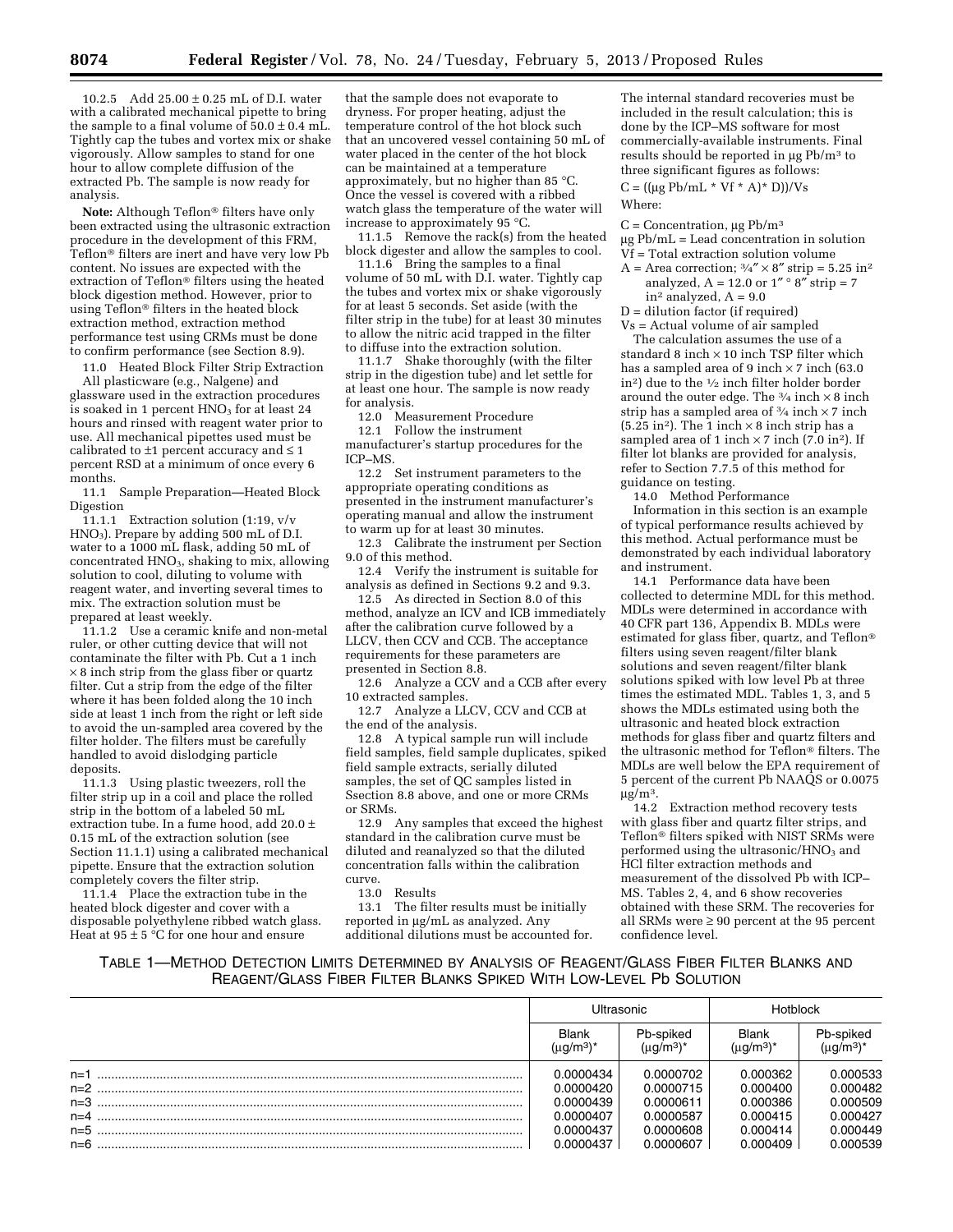## TABLE 1—METHOD DETECTION LIMITS DETERMINED BY ANALYSIS OF REAGENT/GLASS FIBER FILTER BLANKS AND REAGENT/GLASS FIBER FILTER BLANKS SPIKED WITH LOW-LEVEL Pb SOLUTION—Continued

|          | Ultrasonic                            |                              | <b>Hotblock</b>                 |                              |
|----------|---------------------------------------|------------------------------|---------------------------------|------------------------------|
|          | <b>Blank</b><br>(µg/m <sup>3</sup> )' | Pb-spiked<br>$(\mu g/m^3)^*$ | <b>Blank</b><br>$(\mu q/m^3)^*$ | Pb-spiked<br>$(\mu q/m^3)^*$ |
| $n=7$    | 0.0000403                             | 0.0000616                    | 0.000361                        | 0.000481                     |
| Average  | 0.0000425                             | 0.0000635                    | 0.000392                        | 0.000489                     |
| Standard | 0.0000015                             | 0.0000051                    | 0.000023                        | 0.000042                     |
| MDL**    | 0.0000047                             | 0.0000161                    | 0.000073                        | 0.000131                     |

\* Assumes 2000 m3 of air sampled.

\*\* MDL is 3.143 times the standard deviation of the results for seven sample replicates analyzed.

## TABLE 2—RECOVERIES OF LEAD FROM NIST SRMS SPIKED ONTO GLASS FIBER FILTERS

|                                           | Recovery, ICP-MS, (percent) |                              |                          |                           |
|-------------------------------------------|-----------------------------|------------------------------|--------------------------|---------------------------|
| Extraction method                         | <b>NIST 1547</b><br>plant   | <b>NIST 2709</b><br>soil     | <b>NIST 2583</b><br>dust | <b>NIST 2582</b><br>paint |
| Ultrasonic Bath<br><b>Block Digestion</b> | $100 + 4$<br>$92 + 7$       | $98 + 1$<br>98 <sub>±3</sub> | 103±8<br>$103 + 4$       | $101 \pm 0$<br>$94\pm4$   |

# TABLE 3—METHOD DETECTION LIMITS DETERMINED BY ANALYSIS OF REAGENT/QUARTZ FILTER BLANKS AND REAGENT/ QUARTZ FILTER BLANKS SPIKED WITH LOW-LEVEL Pb SOLUTION

|          | Ultrasonic   |                                    | Hotblock                     |           |
|----------|--------------|------------------------------------|------------------------------|-----------|
|          | <b>Blank</b> | Pb-spiked<br>(ua/m <sup>3</sup> )* | <b>Blank</b><br>$(uq/m^3)^*$ | Pb-spiked |
| $n=1$    | 0.000273     | 0.000533                           | 0.000121                     | 0.000274  |
| $n=2$    | 0.000270     | 0.000552                           | 0.000112                     | 0.000271  |
| $n = 3$  | 0.000270     | 0.000534                           | 0.000112                     | 0.000281  |
| $n=4$    | 0.000279     | 0.000684                           | 0.000111                     | 0.000269  |
| $n=5$    | 0.000277     | 0.000532                           | 0.000121                     | 0.000278  |
| $n=6$    | 0.000282     | 0.000532                           | 0.000117                     | 0.000272  |
| $n=7$    | 0.000276     | 0.000552                           | 0.000115                     | 0.000261  |
| Average  | 0.000275     | 0.000560                           | 0.000116                     | 0.000272  |
| Standard | 0.000004     | 0.000055                           | 0.000004                     | 0.000007  |
| MDL**    | 0.000014     | 0.000174                           | 0.000013                     | 0.000021  |

\* Assumes 2000 m3 of air sampled.

\*\* MDL is 3.143 times the standard deviation of the results for seven sample replicates analyzed.

# TABLE 4—RECOVERIES OF LEAD FROM NIST SRMS SPIKED ONTO QUARTZ FIBER FILTERS

|                                           | Recovery, ICP-MS, (percent) |                                                                                                                                 |                           |                    |
|-------------------------------------------|-----------------------------|---------------------------------------------------------------------------------------------------------------------------------|---------------------------|--------------------|
| Extraction method                         | <b>NIST 1547</b><br>plant   | <b>NIST 2709</b><br><b>NIST 2583</b><br>dust<br>soil<br>$101 + 6$<br>$91 + 5$<br>$95 + 1$<br>$92 + 6$<br>$106 + 3$<br>$104 + 3$ | <b>NIST 2582</b><br>paint |                    |
| Ultrasonic Bath<br><b>Block Digestion</b> |                             |                                                                                                                                 |                           | $93+1$<br>$95 + 2$ |

## TABLE 5—METHOD DETECTION LIMITS DETERMINED BY ANALYSIS OF REAGENT/TEFLON FILTER BLANKS AND REAGENT/ TEFLON FILTER BLANKS SPIKED WITH LOW-LEVEL Pb SOLUTION

|                           | Ultrasonic extraction method |           |
|---------------------------|------------------------------|-----------|
|                           | Blank                        | Pb-spiked |
| $n=1$                     | 0.000070                     | 0.001775  |
| $n=2$                     | 0.000039                     | 0.001812  |
| $n=3$                     | 0.000009                     | 0.001773  |
| $n=4$                     | $-0.000012$                  | 0.001792  |
| $n=5$                     | 0.000062                     | 0.001712  |
| $n=6$                     | $-0.000019$                  | 0.001767  |
| $n=7$                     | 0.000033                     | 0.001778  |
|                           | 0.000026                     | 0.001773  |
| <b>Standard Deviation</b> |                              | Ი ᲘᲘᲘᲘᲕ1  |